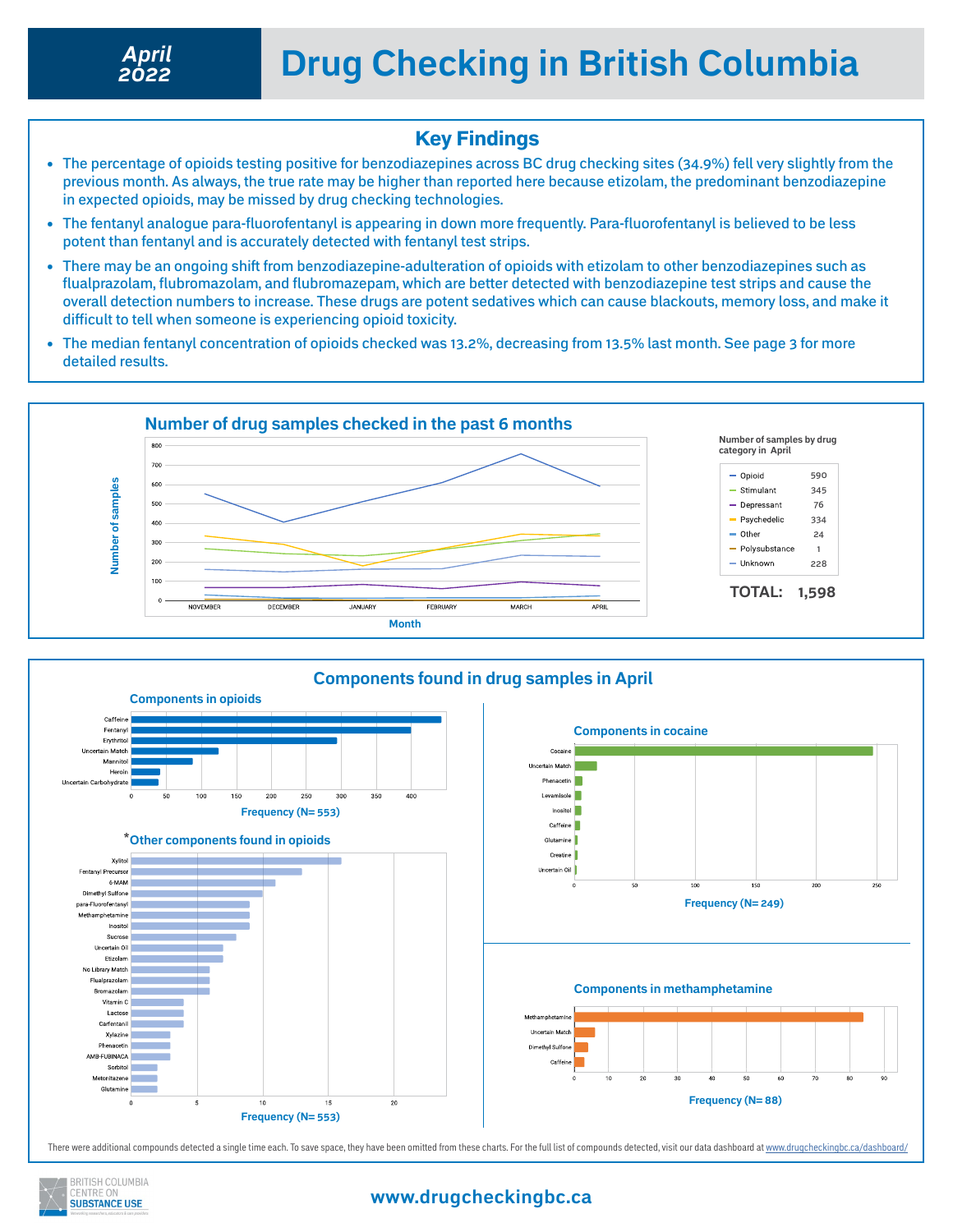*2022*

April 21 2022 ANKORS Nelson

April 30 2022 Insite Vancouver

April 30 2022 Get Your Drugs Tested Vancouver

**Colourless** crystals or powder

Down or fentanyl Yellow powder

Down or fentanyl Caffeine, AMB-

Methamphetamine, Caffeine, Mannitol, Fentanyl

Caffeine, Erythritol,

# **Drug Checking in British Columbia** *April*



Health authorities and community organizations issue further toxic drug alerts from sources other than drug checking. See their respective websites or social media accounts for more alerts.

mc, Erytimiot, | Positive | Positive | Vancouver<br>Fentanyl

Positive | Positive | Nelson

Fentanyl contamination of stimulants poses a significant risk of opioid toxicity, especially to those without an opioid tolerance.

Higher than normal concentration of fentanyl in a sample adulterated with benzodiazepines poses a risk of opioid toxicity.

and are associated with adverse events.

Positive Negative Vancouver Synthetic cannabinoids can cause psychosis



During the month of April, **34.9%** of expected opioid samples tested positive for benzodiazepines in our partner sites around BC **(206 samples of 590 checked)**. Opioid samples are checked for benzodiazepine-positivity using BTNX test strips and the FTIR spectrometer. The results presented here are derived from both of these technologies and are presumptive until confirmed by a laboratory.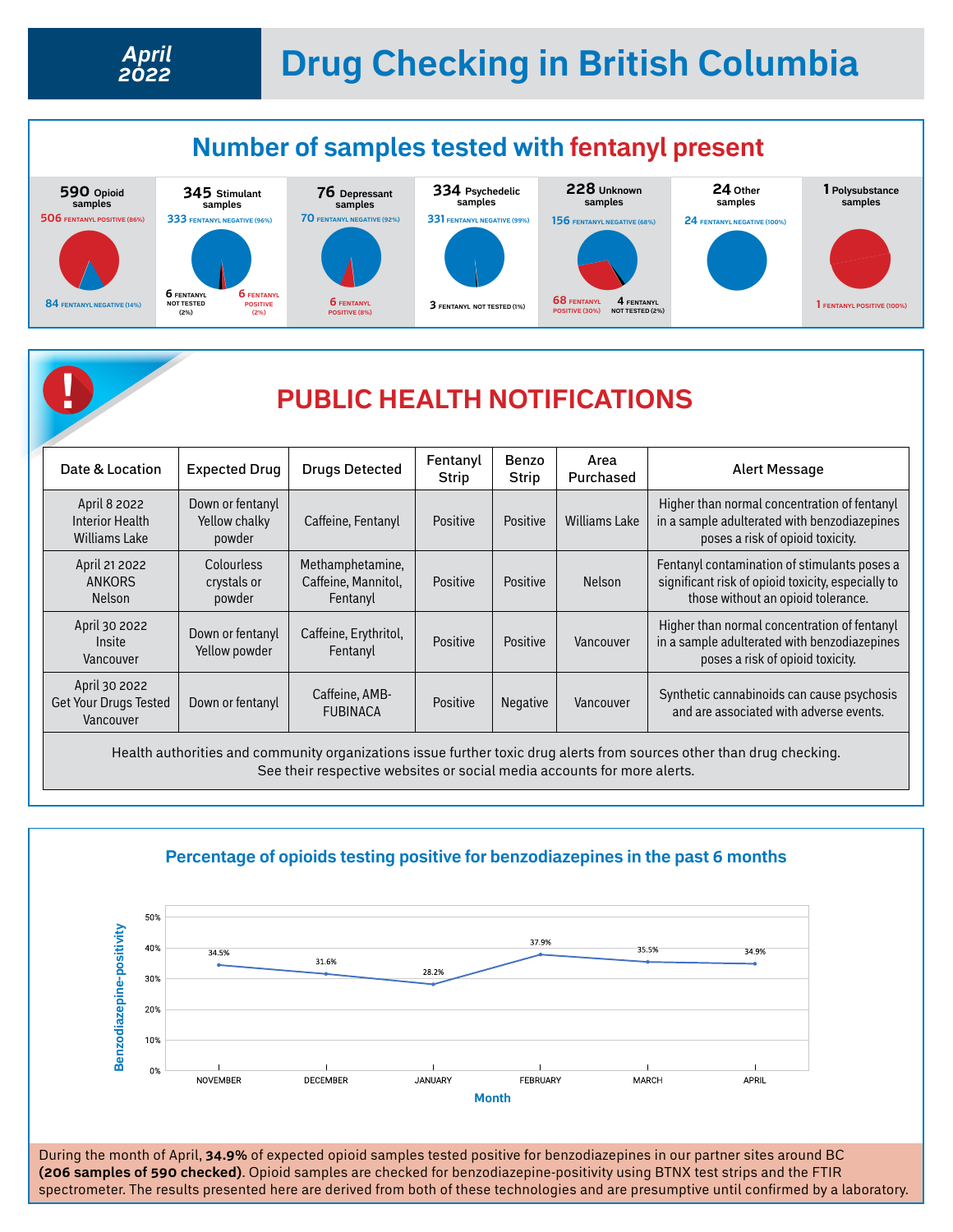## **Drug Checking in British Columbia**

### **Fentanyl Quantification**

The charts below summarize fentanyl concentrations of fentanyl-positive opioid samples brought for drug checking in British Columbia. Fentanyl concentrations were determined using FTIR and a calibrated fentanyl quantification model. Technicians at point-of-care may provide an estimated fentanyl quantification, generally an approximate rage of fentanyl percentage in a mixture, but these results were calculated separately (post hoc) using the model for the purpose of this report.



#### **Fentanyl Concentration of Opioid Drug Checking Samples in BC, April 2022**

While nearly three quarters of fentanyl-positive opioids checked (72%) have a concentration of fentanyl between 5% and 15%, there remain many samples above 15% fentanyl-by-weight, and concentrations can approach 80% of the mixture. The median fentanyl concentration of all samples was 13.2%, down from 13.5% last month. When purchasing fentanyl from an unregulated drug supply, it is often impossible to know what the fentanyl concentration of the drugs is. Drug checking can help, but point-of-care quantification results are provided in a range since it's hard to be precise with the available technologies. For example, a technician might say, "This sample contains caffeine, mannitol, and between 5% and 10% fentanyl."

Drug supplies vary by location in the province. While samples from smaller communities appear to be more consistent, it is important to remember that this is a small number of drugs checked in each city or town. It is also important to note that these locations include only those participating in the BCCSU Drug Checking Project that provide data from FTIR spectroscopy. These numbers may not represent the broader supply or the supply in other settings.

It is very important to remember that the results presented here are fentanyl, not fentanyl analogues like carfentanil. Carfentanil is a potent opioid that is often present below the detection limit of the spectrometer and is therefore missed by point-of-care drug checking technologies. Your drug checking technician can explain the limitations in detail when you get your drugs checked, but always take additional harm reduction precautions, like using at an OPS if available, because potent opioids may be presented and go undetected.

If you have any questions about the results, please email us at **[drugchecking@bccsu.ubc.ca](mailto:drugchecking%40bccsu.ubc.ca?subject=Drug%20Checking)**.

### **Fentanyl Concentration of Opioid Samples by City/Town, April 2022**

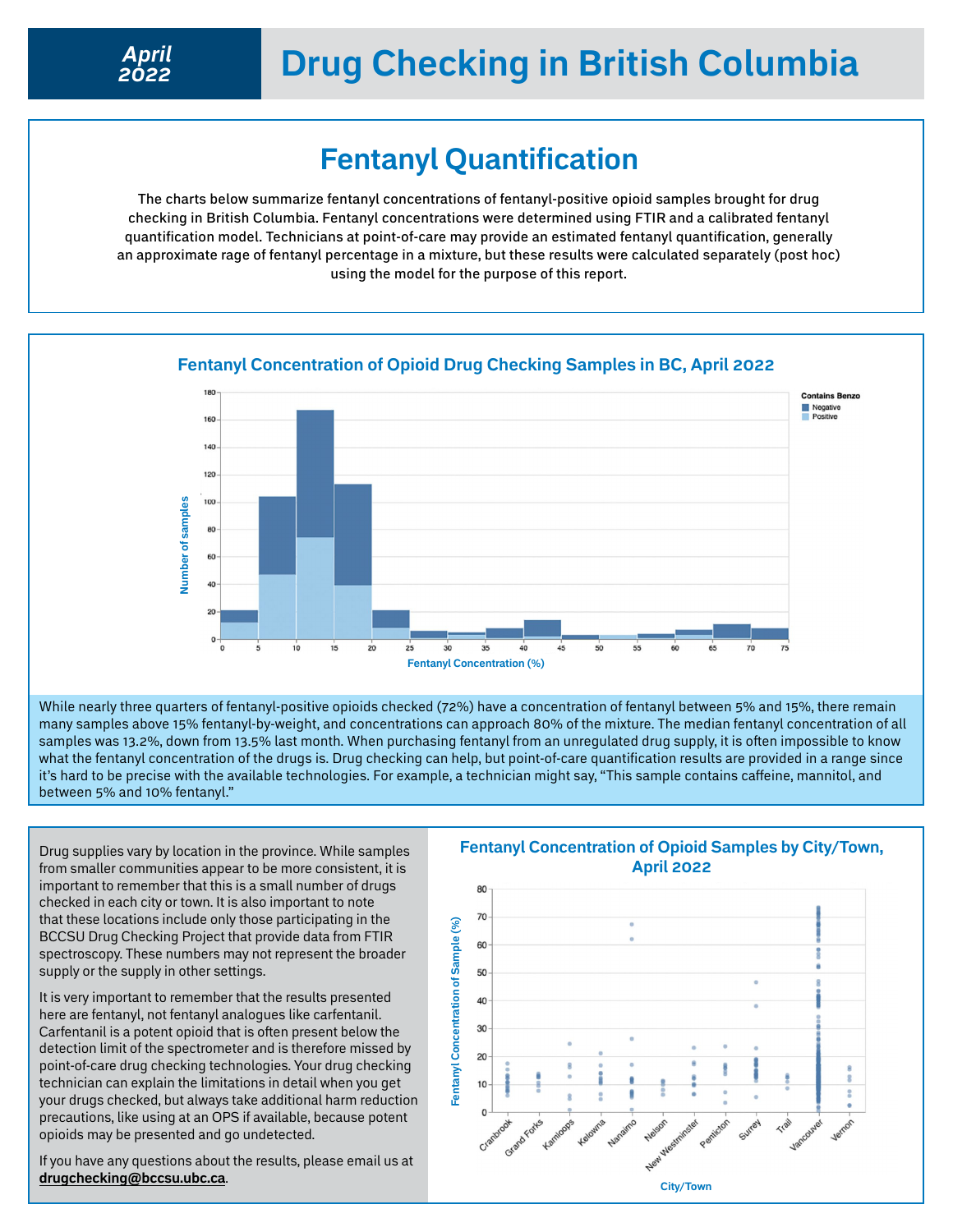## **Drug Checking in British Columbia** *April*





Please note that the presence of the expected substance does not imply purity, as samples frequently contain adulterating cutting agents

*Depressant may include: benzodiazepines, etizolam, GHB, hypnotics*

*2022*

*Opioid may include: "down," heroin, fentanyl, pharmaceutical opioids* *Polysubstance includes: cross-category mixtures*

*Psychedelic may include: MDMA and related, 2C-family, tryptamines, ketamine, LSD* 

*Stimulant may include: methamphetamine, "speed," cocaine and crack cocaine, cathinones*

*Unknown includes: samples where the individual was unable to identify an expected substance - this includes found samples.*